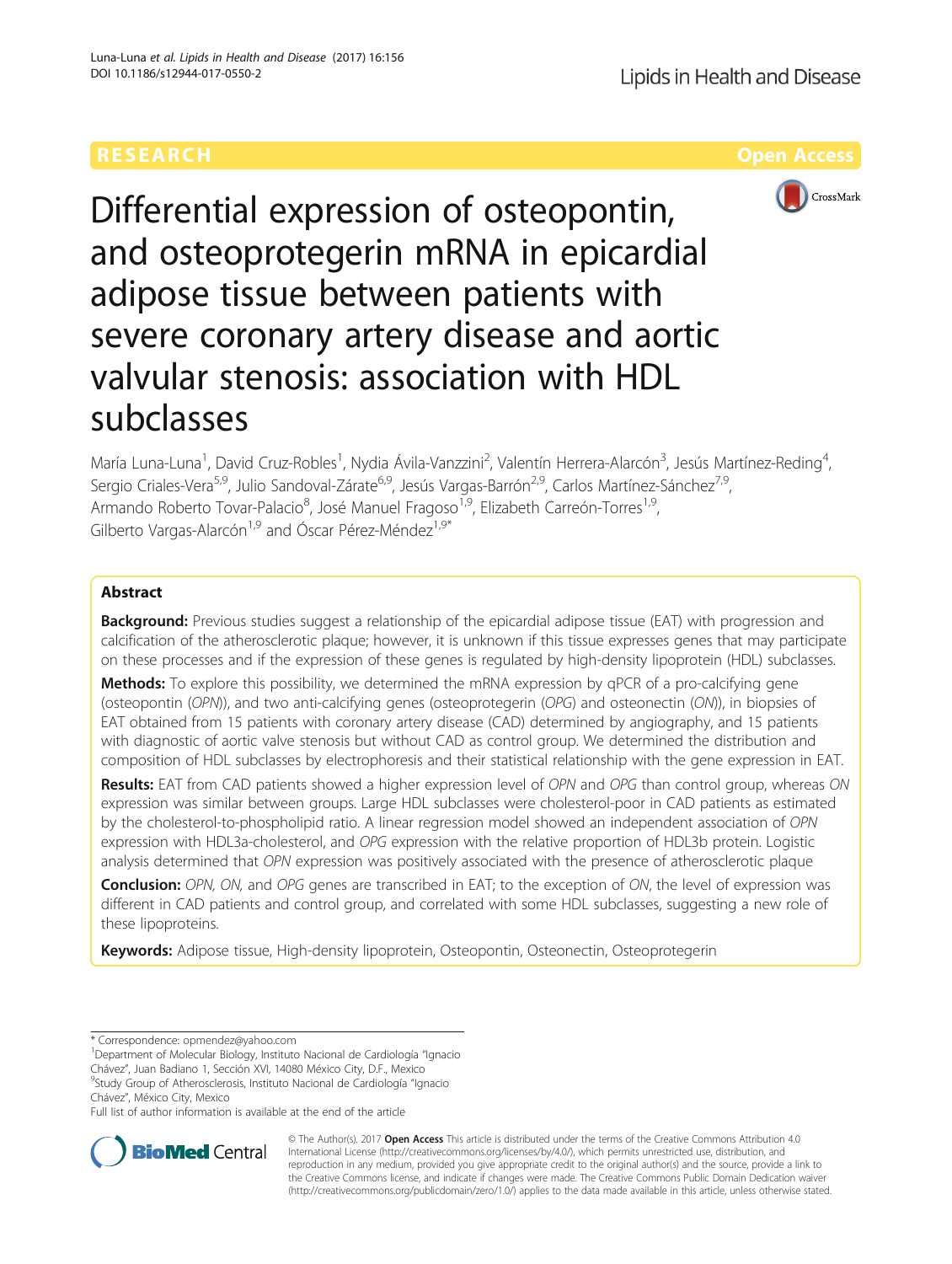## Background

Epicardial adipose tissue (EAT) is found in the atrioand inter-ventricular grooves, and closely surrounds the coronary arteries, even invading the adventitia in some sections [\[1](#page-6-0)]. Atherosclerotic lesions are present in sections of the artery adjacent to EAT  $[1-4]$  $[1-4]$  $[1-4]$  $[1-4]$ , whereas these lesions are never found in regions of the artery that sink into the myocardium. These evidences suggest that EAT contributes to the development and calcification of the atherosclerotic plaque, probably interacting with the coronary arteries through a paracrine signaling [\[2](#page-6-0)]. Thereby, EAT may be a source of expression of genes that encodes pro- and anti-calcifying proteins such as osteopontin, osteoprotegerin, and osteonectin.

Osteopontin is encoded by OPN gene, and it is a multi-functional protein [[5\]](#page-6-0) that promotes the inflammatory micro-environment characteristic of the atherosclerosis [\[6\]](#page-6-0). In addition, several studies have demonstrated that osteopontin increases with progression and calcification of the atherosclerotic plaque [\[6](#page-6-0)–[8](#page-6-0)], suggesting a procalcifying role of this protein.

Osteoprotegerin is encoded by OPG gene and it is member of the family of TNF receptor [[9](#page-6-0)]. Osteoprotegerin has been considered an anti-calcifying protein since it prevents the receptor activator of NF-κB (RANK) binds to its ligand (RANKL) [[10](#page-6-0)]. By this mechanism, osteoprotegerin inhibits the transcription of pro-calcifying genes as bone morphogenetic protein- 4 (BMP-4) and alkaline phosphatase (ALPL) [\[11, 12](#page-6-0)]. In addition, osteoprotegerin may interact with TNF-related apoptosis inducing ligand (TRAIL) and avoid the formation of anti-apoptotic bodies, which can be mineralized [\[13](#page-6-0)–[15](#page-6-0)].

ON gene encodes for osteonectin that has been considered as an anti-calcifying protein since the level of expression of ON decreases with the progression of atherosclerosis and it is lower in calcified atherosclerotic plaques [\[8](#page-6-0)].

Several tissues express OPN, OPG, and ON [\[10, 16](#page-6-0)–[19](#page-7-0)] but little is known about the expression of these genes in EAT; in this context, the secretion of osteoprotegerin is induced by high-density lipoprotein (HDL) in in vitro cultures [\[20](#page-7-0)]. These data suggest that HDLs protect against the progression of atheroma calcification through mechanisms that evoke the regulation of genes related with this process. HDLs constitute a heterogeneous family of lipoproteins that may be classified by size in HDL2b, HDL2a, HDL3a, HDL3b and HDL3c [[21](#page-7-0), [22\]](#page-7-0). These subclasses differ in their lipid and protein content, and they may have different anti-atherogenic characteristics [\[23](#page-7-0)–[25](#page-7-0)]. In agreement with this idea, a previous report from our group demonstrated that asymptomatic subjects with high coronary calcium score had lower number of HDL particles and a high proportion of small HDL subclasses enriched with triglycerides [[26](#page-7-0)]; HDL subclasses may be indirect players in the calcification process of the atherosclerotic plaque through the regulation of the expression of genes that encode pro- and anti-calcifying proteins.

Therefore, the aim of this study was to determine whether the mRNA expression levels of OPN, OPG and ON in EAT from patients with coronary artery disease (CAD) is different from that of subjects without coronary lesions determined by angiography. We further determined the potential statistical association of mRNA levels in EAT and HDL subclasses.

## Methods

### **Patients**

We obtained EAT biopsies from 30 patients, 15 with coronary artery disease (CAD) candidate to revascularization surgery. As comparison (named control) group, we enrolled 15 patients with diagnostic of aortic valve stenosis, without CAD and who were programmed for chirurgical valve replacement; since the etiology of aortic valve stenosis is similar to that of the CAD, this comparison group is of particular relevance to focus on the potential paracrine contribution of EAT to the atherosclerotic lesion.

The presence and complexity of CAD was determined through angiography and SYNTAX score, respectively. Anthropometric parameters included body mass index (BMI) and blood pressure. The exclusion criteria were patients with thyroid, renal, or hepatic disease, and patients with previous coronary angioplasty or previous revascularization surgery. The estimated glomerular filtration rate (eGFR) was calculated according to CKD-EPI method [\[27](#page-7-0)].

Epicardial adipose tissue biopsies were obtained from the atrio- interventricular groove during surgery and placed immediately in tubes with RNAlater<sup>™</sup> Stabilization Solution (Life technologies, Carlsbad, CA, USA) and frozen at −20 °C for further analysis.

This study was approved by the Ethics Committee of the National Institute of Cardiology "Ignacio Chávez" with the number 13–818. Participants were informed about the objectives of the study and those who agreed to participate signed a letter of informed consent.

#### Laboratory assessment

Blood samples were obtained in EDTA tubes after 12 h overnight fasting, centrifuged to 4 °C, the plasma was separated and analyzed. Plasma total cholesterol (TC), triglycerides (TG) and glucose were determined by commercially available enzymatic colorimetric methods (Randox LTD, Crumlin, UK). For lipids associated to HDLs, the phosphotungstic acid- $Mg^{2+}$  method was used to precipitate apo Bcontaining lipoproteins before quantifying cholesterol, triglycerides (TG) (Randox, UK), phospholipids (PH) (Wako Chemicals, Richmond, VA) and free cholesterol (FC) (using non-commercially available enzymatic mixtures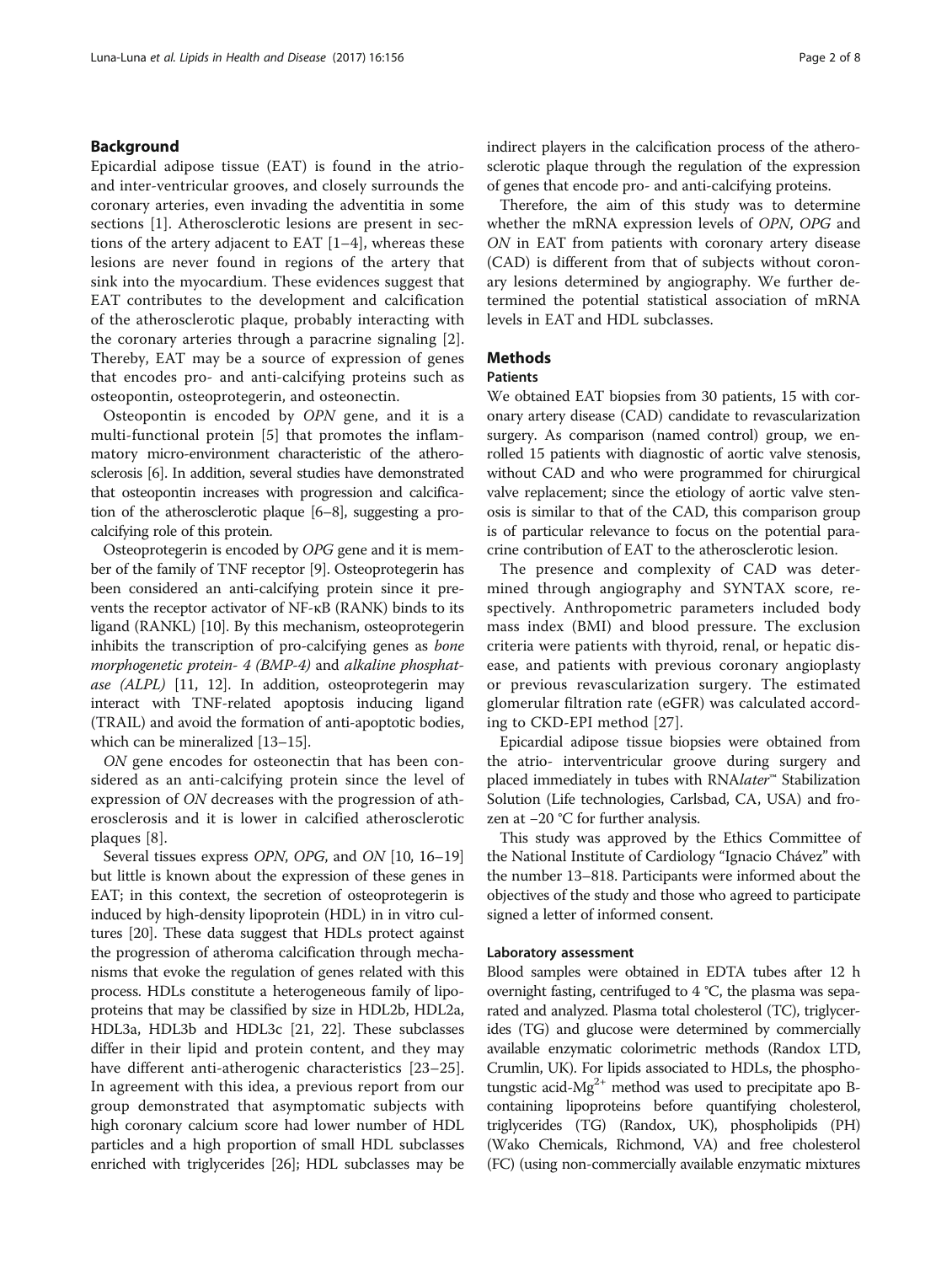recently developed by our group) plasma concentrations. Esterified HDL-cholesterol was calculated as the difference between total cholesterol and free cholesterol concentrations multiplied by a factor of 1.68 to be expressed in milligrams per deciliter (mg/dL). Lowdensity lipoprotein-cholesterol (LDL-C) was estimated with the formula of Friedewald.

## Quantification of mRNA

Total RNA was isolated from tissue samples using the RiboPure™ RNA Purification Kit following the manufacturer's instructions (Ambion, Life Technologies, Carlsbad, CA, USA). RNA quantity and purity was assessed spectrophotometrically using Nanodrop technology. RNA was reverse transcribed using SuperScript® VILO™ cDNA Synthesis Kit (Invitrogen, Life Technologies, Carlsbad, CA, USA) in line with the manufacturer's protocol. qPCR of OPN, ON and OPG mRNA was performed using TaqMan Gene Expression Assays (Invitrogen/Life Technologies, Carlsbad, CA) and compared with the housekeeping gene GAPDH. The primers used were Hs00959010\_m1 (OPN); Hs00234160\_m1 (ON); Hs00900358\_m1 (OPG); and Hs0275899\_g1 (GAPDH) all specific for human. Quantification of gene expression was calculated by the standard curve method and normalized to GAPDH.

#### Isolation of HDL particles and analysis of their structure

HDL were separated by ultracentrifugation and dialyzed against 0.09 M Tris/0.08 M Boric acid/3 mM EDTA buffer, pH 8.4 [[28](#page-7-0)]. The homogeneity and hydrodynamic diameter of HDL subclasses were estimated as previously described [\[28](#page-7-0)]. Briefly, HDL samples were separated according to their size by non-denaturing 3% – 30% polyacrylamide gradient gel electrophoresis. Gels were stained for total cholesterol, free cholesterol, phospholipids, and triglycerides using methods recently developed by our group [\[28](#page-7-0)]. For the classification of the HDL subclasses, we considered the following size intervals: HDL3c, 7.94–8.45 nm; HDL3b, 8.45–8.98 nm; HDL3a, 8.98–9.94 nm; HDL2a, 9.94–10.58 nm; and HDL2b, 10.58–13.59 nm [[28](#page-7-0)].

#### Statistical analysis

Normally distributed data, determined with a Kolmogorov–Smirnov test, were expressed as means and standard error (SE). To determine if the contribution of the drug consumption, smoking habit, and the presence of diabetes were statistically significant, we performed a  $\chi^2$ test. Student's unpaired t-test was used for comparison between groups. Pearson's correlation coefficients were determined for the expression levels and dimensional variables. A stepwise linear multiple regression model was used to examine the impact of variables on mRNA expression levels. The variables selected for the multiple

regression analyses were those with a significant correlation in the bivariate analysis including potential confounding variables to correct the model. The relationship between the presence of atherosclerotic plaque and gene expression was explored using binary logistic regression; the results derived from this analysis were expressed as odds ratio and 95% confidence intervals. All reported Pvalues were based on two-sided tests.  $P < 0.05$  values were considered as significant. Analyses were performed with the Statistical Package for the Social Sciences version 21.0 (SPSS, Inc., Chicago, IL, USA).

## Results

Patient's anthropometric and biochemical data are shown in Table [1.](#page-3-0) Mean age and systolic blood pressure were comparable between CAD and control groups, whereas body mass index (BMI) was significantly higher in CAD patients. Drugs intake and smoking habit were similar in both groups (Table [1](#page-3-0)). Only two individuals in control group reported excessive alcohol intake occasionally. On the basis of the hormone plasma levels and estimated GFR, thyroid and renal function were normal in both groups (Table [1\)](#page-3-0). On the other hand, CAD group had lower plasma concentrations of total cholesterol (30%) and LDL-C (36%), and higher concentrations of glucose than control group.

The lipid profile of the HDLs showed lower plasma concentrations of total cholesterol and esterified cholesterol in the CAD patients compared with the control group (Table [1\)](#page-3-0). These alterations in the lipid profile suggested modifications of HDL subclasses; therefore, we analyzed the lipid composition of these subclasses, and results are shown in the Table [2](#page-4-0). The plasma concentrations of total cholesterol and esterified cholesterol of HDL2a, HDL3a, and small HDL3b and 3c were lower in CAD patients than in control group. The concentration of triglycerides was lower in the HDL3b and 3c subclasses (28 and 62%, respectively) in the CAD group whilst the phospholipids and free cholesterol were comparable between both groups (Table [2\)](#page-4-0).

We further calculated the cholesterol-to-phospholipids (TC-to-PH) and triglycerides-to-phospholipids (TG-to-PH) ratios as an approach of the HDLs composition (Table [3](#page-4-0)). The TC-to-PH ratio from CAD group was significantly lower in the HDL2b, 2a and 3a while the TGto-PH ratio of the HDL3c was lower compared with the control group. The relative size distribution of HDL subclasses, expressed as percentage of the total HDL protein, was only slightly different between groups; CAD group had a higher proportion of the HDL3b (9%) concomitant with a lower proportion of HDL3c (17%) than control group (Table [1](#page-3-0)).

The relative mRNA abundance in adipose tissue is shown in Fig. [1](#page-5-0). OPN expression was 80% higher in the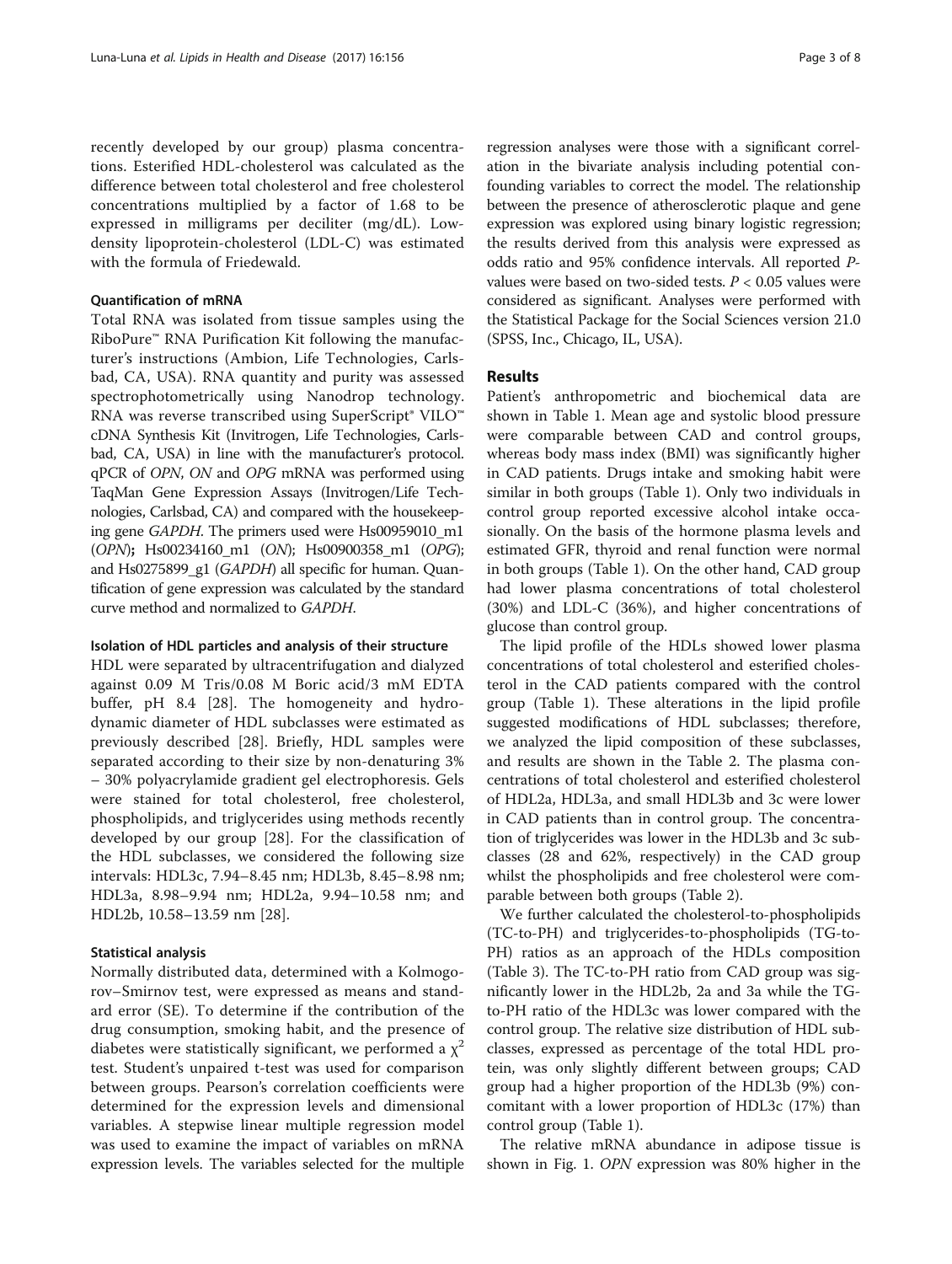#### <span id="page-3-0"></span>Table 1 Clinical characteristics

|                                       | Controls<br>$(n = 15)$ | CAD<br>$(n = 15)$   |
|---------------------------------------|------------------------|---------------------|
| Age (years)                           | $58.86 \pm 2.19$       | $61.58 \pm 2.60$    |
| Sex (M/F)                             | 11/4                   | 10/5                |
| BMI (kg/m <sup>2</sup> )              | $25.69 \pm 1.01$       | $29.66 \pm 1.28*$   |
| Statin use, n (%)                     | 3(20%)                 | 3(20%)              |
| Anti-hypertensive agents, n (%)       | 10 (67%)               | 9(60%)              |
| Anti-platelet agents, n (%)           | 2 (13%)                | 4 (27%)             |
| Anti- diabetic agents, n (%)          | 4 (27%)                | 6 (40%)             |
| Organic Nitrates, n (%)               | 2 (13%)                | 3(20%)              |
| Aspirin, n (%)                        | 5 (33%)                | 6 (40%)             |
| DM2, n (%)                            | 6(40%)                 | 8 (53%)             |
| Active smokers, n (%)                 | 3(20%)                 | 2(13%)              |
| SBP (mmHg)                            | $122.93 \pm 4.26$      | $127.50 \pm 5.38$   |
| DBP (mmHg)                            | $73.93 \pm 3.79$       | $75.33 \pm 3.99$    |
| Creatinine (mg/dL)                    | $0.86 \pm 0.06$        | $0.87 \pm 0.07$     |
| eGFR (mL/min/1.73 m2)                 | $60.00 \pm 0.01$       | $59.80 \pm 0.20$    |
| TSH (mIU/L)                           | $2.42 \pm 0.52$        | $3.33 \pm 0.45$     |
| T4 (µg/dL)                            | $8.12 \pm 0.86$        | $8.12 \pm 0.45$     |
| T3 (ng/mL)                            | $1.16 \pm 0.04$        | $1.14 \pm 0.02$     |
| Cholesterol (mg/dL)                   | $147.82 \pm 13.28$     | $103.08 \pm 14.73*$ |
| Triglycerides (mg/dL)                 | $99.09 \pm 6.49$       | $100.40 \pm 6.49$   |
| Glucose (mg/dL)                       | $92.84 \pm 2.55$       | $106.21 \pm 6.19*$  |
| HDL-cholesterol (mg/dL)               | $40.67 \pm 3.20$       | $31.32 \pm 2.17*$   |
| Free HDL-cholesterol (mg/dL)          | $10.36 \pm 1.71$       | $11.77 \pm 1.04$    |
| Esterified HDL-cholesterol<br>(mq/dL) | $50.91 \pm 5.37$       | $32.84 \pm 4.54*$   |
| HDL-triglycerides (mg/dL)             | $29.63 \pm 3.13$       | $24.78 \pm 1.99$    |
| HDL-phospholipids (mg/dL)             | $70.31 \pm 5.04$       | $70.41 \pm 5.33$    |
| LDL-cholesterol (mg/dL)               | $98.18 \pm 6.65$       | $62.51 \pm 4.70*$   |
| HDL 2b (%)                            | $17.59 \pm 0.82$       | $20.83 \pm 1.90$    |
| HDL 2a (%)                            | $11.40 \pm 0.30$       | $12.25 \pm 0.46$    |
| HDL 3a (%)                            | $26.82 \pm 1.03$       | $27.05 \pm 0.40$    |
| HDL 3b (%)                            | $18.69 \pm 0.40$       | $20.29 \pm 0.61*$   |
| HDL 3c (%)                            | $24.49 \pm 1.31$       | $20.22 \pm 1.44*$   |
| SYNTAX score                          | $0.00$ $(0.00 - 0.00)$ | 10.00 (2.00-44.00)  |

CAD coronary artery disease; BMI body mass index; DM2 type 2 diabetes mellitus; SBP systolic blood pressure; HDL high density lipoprotein; LDL low density lipoprotein; M male; F female; eGFR estimated glomerular filtration rate; TSH thyroid stimulating hormone; T4 thyroxine; T3 triiodothyronine Data are shown as mean  $\pm$  SE. Student's t test  $p$  < 0.05 vs. control group

epicardial adipose tissue from CAD group compared with the control subjects. OPG was expressed twice in the CAD group than in the EAT obtained from the control group (Fig. [1](#page-5-0)), whereas ON expression was not different between groups.

To explore whether there was a statistical relationship between HDL subclasses and gene expression, we performed a correlation analysis; both, the proportion and lipid composition of the HDL subclasses were associated with the expression of these genes (see Additional file [1\)](#page-6-0). Notably, the relative proportion of the HDL3a and 3b subclasses correlated with ON expression ( $r = 0.643$ ,  $p = 0.001$ ;  $r = 0.484$ ,  $p = 0.016$ , respectively) while HDL3c had a negative correlation with OPG expression  $(r = -0.430, p = 0.032)$ . Plasma concentrations of total cholesterol associated with HDL3a and 3b correlated negatively with OPN expression ( $r = -0.567$ ,  $p = 0.004$ ;  $r = -0.454$ ,  $p = 0.026$ , respectively).

To identify the potential independent factors that determine the gene expression, we performed a linear multiple regression analysis, considering BMI as covariable; the expression level of each gene was included as dependent variable and the parameters that correlated significantly in the bivariate analysis as independent variables (Additional file [1:](#page-6-0) Table S1). Lipids associated to total HDLs and those associated to HDL subclasses were included in two different models because of the co-linearity between these parameters. We did not find any association between plasma total HDL-lipids and gene expression (data not shown). Relative size proportion of the HDL3a was a predictor of the ON expression whilst HDL3b was for OPG expression (Table [4](#page-5-0)). We performed a second linear regression analysis including the cholesterol associated to HDL subpopulations in order to determine which of the HDL subclasses were specifically associated with the gene expression; only HDL3a-TC was associated with OPN expression (Table [4\)](#page-5-0).

We further analyzed whether the gene expression was related with the presence of significant coronary lesions. In the logistic regression analysis, we included the presence of significant coronary lesions as dependent variable and the mRNA expression of the analyzed genes as independent variables. This analysis demonstrated that only OPN expression was positively associated with the presence of atherosclerotic plaque (Odds ratio = 5.625, 95% CI  $[1.077-29.371]$ ,  $p = 0.041$ ).

## **Discussion**

In this study, we demonstrated that the epicardial adipose tissue (EAT) expressed the mRNA of genes related with calcification of the atheroma as OPN, ON and OPG, and that the presence of atherosclerotic plaques was associated with the gene expression of OPN. We also demonstrated that the composition and relative size distribution of the HDL correlated with the expression of the genes analyzed, suggesting an additional function of these lipoproteins.

Patients with aortic valve stenosis without significant coronary lesions were included as non-CAD group. The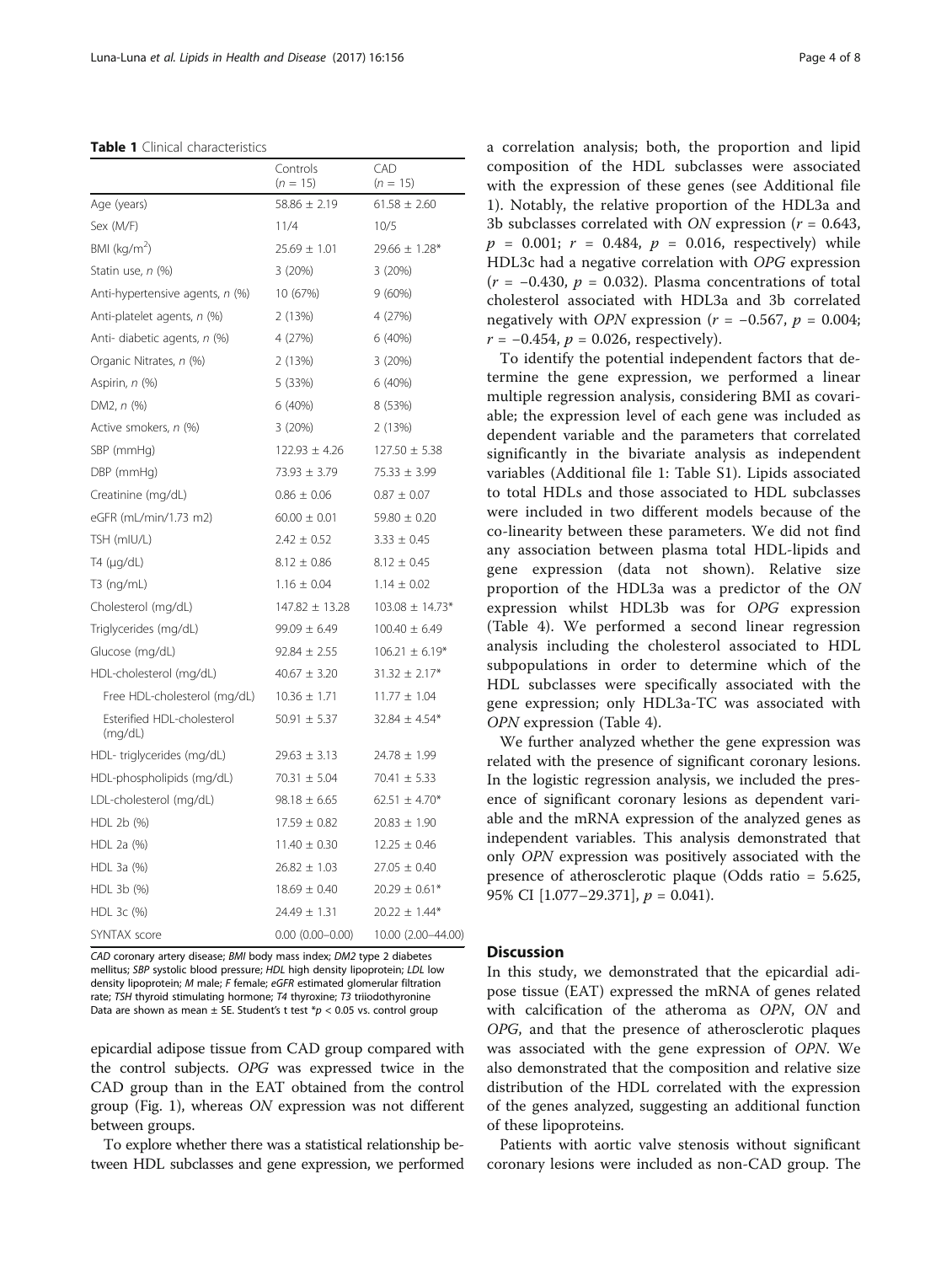|              | Group      | Subclasses       |                   |                  |                  |                              |
|--------------|------------|------------------|-------------------|------------------|------------------|------------------------------|
|              |            | HDL 2b           | HDL 2a            | HDL 3a           | HDL 3b           | HDL 3c                       |
| TC (mg/dL)   | Control    | $11.74 \pm 1.11$ | $5.71 \pm 0.44$   | $11.19 \pm 0.80$ | $6.16 \pm 0.47$  | $6.16 \pm 0.42$              |
|              | CAD        | $9.27 + 1.12$    | $4.26 \pm 0.25$ * | $7.92 \pm 0.64*$ | $4.59 \pm 0.35*$ | $3.43 \pm 0.24$ +            |
| FC (mg/dL)   | Control    | $3.53 \pm 0.55$  | $1.34 \pm 0.19$   | $2.64 \pm 0.45$  | $1.08 \pm 0.18$  | $1.13 \pm 0.16$              |
|              | CAD        | $4.00 \pm 0.34$  | $1.60 \pm 0.13$   | $3.06 \pm 0.27$  | $1.46 \pm 0.12$  | $1.14 \pm 0.11$              |
| $EC$ (mg/dL) | Control    | $14.62 + 1.84$   | $7.33 + 0.72$     | $13.73 + 1.53$   | $8.66 \pm 0.73$  | $8.02 + 0.57$                |
|              | CAD        | $8.26 \pm 1.85$  | $4.47 + 0.43*$    | $9.55 + 1.01*$   | $5.29 \pm 0.59*$ | $3.84 \pm 0.33$ +            |
| TG (mg/dL)   | Control    | $8.56 \pm 1.10$  | $4.63 \pm 0.56$   | $8.40 \pm 0.79$  | $4.13 \pm 0.46$  | $4.37 \pm 0.45$              |
|              | CAD        | $10.14 \pm 0.97$ | $4.20 \pm 0.43$   | $6.56 \pm 0.43$  | $2.97 \pm 0.21*$ | $1.66 \pm 0.23$ <sup>+</sup> |
| PH (mg/dL)   | Control    | $21.08 \pm 1.07$ | $9.52 \pm 0.54$   | $18.20 \pm 1.12$ | $10.11 \pm 0.90$ | $10.65 \pm 1.52$             |
|              | <b>CAD</b> | $25.55 \pm 2.00$ | $10.42 \pm 0.76$  | $16.58 \pm 1.23$ | $8.86 \pm 0.66$  | $7.18 \pm 0.63$              |

<span id="page-4-0"></span>Table 2 Lipid plasma concentrations of HDL subclasses

TC total cholesterol; FC free cholesterol; EC esterified cholesterol; TG triglycerides; PH phospholipids

Data are shown as mean  $\pm$  SE. n = 15 by group. Student's t test  $tp < 0.01$ , and  $\pi p < 0.05$  vs. control group

reasons to include this kind of patients were: 1) the possibility to obtain the corresponding biopsy because they underwent a cardiac surgical intervention, and 2) this disease shares many clinical risk factors and features with atherosclerosis such as lipid infiltration and inflammation [\[29](#page-7-0), [30](#page-7-0)], whereas the topology of lesion (i.e. juxtaposition to epicardial adipose tissue) was the main difference between CAD patients and patients with valvulopathy; in the aortic patients, the calcified lesions are far from EAT. Moreover, patients with aortic valve stenosis lacked of significant coronary lesions as determined by the SYNTAX score  $= 0$  in all these patients at the time of the study. These characteristics made patients with aortic valve stenosis as a suitable group to contrast the findings in CAD patients for the purposes of this study.

The topology of atherosclerosis and the presence of some bone proteins in the subendothelium suggests that the EAT could act as a paracrine tissue for its anatomical contiguity with coronary arteries [[2\]](#page-6-0). To our knowledge, there is not a precedent study that determines the expression of genes encoding for pro- and anti-calcifying proteins in epicardial adipose tissue. Our results demonstrated higher expression levels of OPN mRNA in epicardial adipose tissue from CAD group

compared to the control group. In addition to its proinflammatory role [\[5](#page-6-0), [31\]](#page-7-0), phosphorylated osteopontin is able to inhibit the formation of hydroxyapatite crystals, whereas unphosphorylated isoforms act as pro-calcifying proteins [\[32, 33](#page-7-0)]. Taking into account the higher expression of OPN mRNA in CAD patients, we speculate that osteopontin present in the atheroma is not phosphorylated. In addition, three splicing variants of the human OPN transcript have been identified [[34](#page-7-0)], and the role of such isoforms in the atherosclerosis has not been elucidated; thereby, it is necessary to determine the degree of phosphorylation and isoforms of osteopontin secreted by EAT in further studies.

Our results also demonstrated that epicardial adipose tissue expressed OPG; studies in OPG-ApoE-KO mice evidenced that calcified area was greater than in ApoE-KO mice [[35](#page-7-0)]. Osteoprotegerin is considered an anti-calcifying protein that restrains the differentiation of the vascular smooth muscle cells (VSMC) towards an osteogenic phenotype via of the inhibition of pro-calcifying gene BMP-4 [\[12\]](#page-6-0). Paradoxically, our results demonstrated that OPG expression levels were higher in CAD patients than in controls; it should be considered that other proteins such as osteopontin induce the expression of OPG [[36](#page-7-0)]. Accordingly, higher OPG expression levels in the EAT

Table 3 Cholesterol-to-phospholipids (TC-to-PH) and triglycerides-to-phospholipids (TG-to-PH) plasma concentration ratios of the different HDL subclasses

| Ratio | Group   | Subclasses     |                   |                |                 |                 |  |
|-------|---------|----------------|-------------------|----------------|-----------------|-----------------|--|
|       |         | $HDI$ 2b       | HDL <sub>2a</sub> | HDL 3a         | $HDI$ 3b        | HDL 3c          |  |
| TC/PH | Control | $0.55 + 0.04$  | $0.60 + 0.04$     | $0.59 + 0.03$  | $0.57 \pm 0.02$ | $0.57 \pm 0.06$ |  |
|       | CAD     | $0.38 + 0.05*$ | $0.43 + 0.03*$    | $0.49 + 0.03*$ | $0.53 + 0.03$   | $0.48 + 0.05$   |  |
| TG/PH | Control | $0.36 + 0.05$  | $0.42 + 0.07$     | $0.46 + 0.05$  | $0.42 + 0.05$   | $0.41 \pm 0.06$ |  |
|       | CAD     | $0.41 + 0.04$  | $0.38 + 0.03$     | $0.41 + 0.03$  | $0.35 + 0.03$   | $0.24 + 0.03*$  |  |

Data are shown as mean  $\pm$  SE.  $n = 15$  by group. Student's t test  $\pi p < 0.05$  vs. control group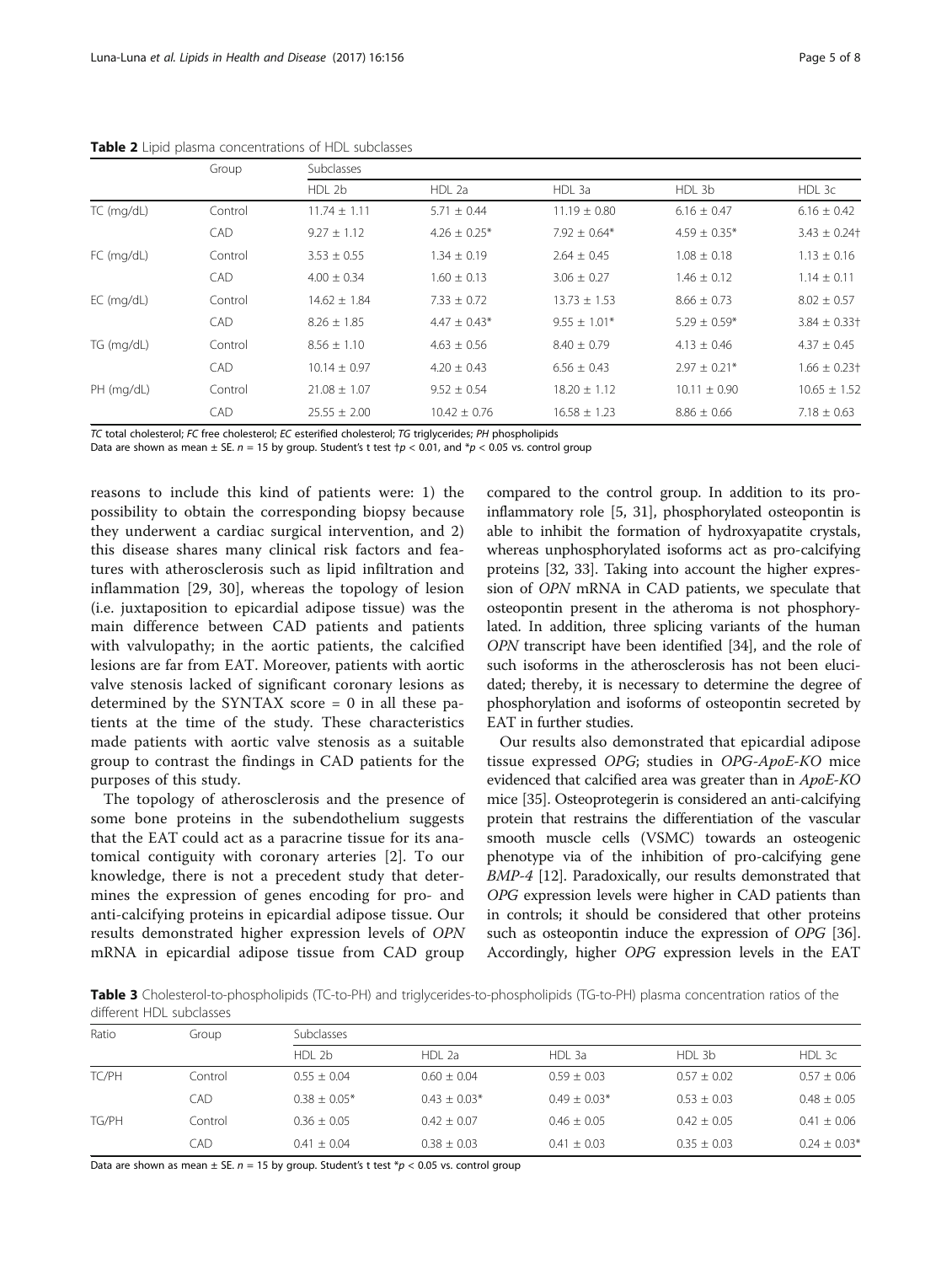<span id="page-5-0"></span>

from CAD patients could be a mechanism to counterbalance the effects pro-inflammatory and pro-calcifying of osteopontin. More studies in vitro and in vivo are needed to evaluate this possibility.

Our results also showed that the gene expression of ON mRNA was expressed at similar levels in both, CAD and control group. The role of osteonectin on the calcification process is controversial [[8,](#page-6-0) [26, 37, 38](#page-7-0)] and may be determined by the presence of other related proteins; more studies are required to establish whether or not the osteonectin has any contribution in the etiology of the atheroma.

A previous study from our group demonstrated a negative correlation between calcium score and HDL2a-, 3a- y 3b–phospholipids [\[26\]](#page-7-0). In addition, subjects with highcoronary artery calcium score (CAC) had a lower number of HDL particles than subjects with  $CAC = 0$  [\[26](#page-7-0)]. These results suggested that HDL particles regulate the expression of genes encoding for proteins that participate in the formation of the atheroma and its calcification. In order to gain more insight about this possibility, we performed the determination of the composition and size distribution of HDL in both groups of the present study. CAD patients showed lower HDL-cholesterol plasma concentrations than the control group. For a long time, it has been considered to HDL-cholesterol as marker of CAD risk [[39](#page-7-0), [40\]](#page-7-0); however, the contribution of the HDL to retard

Table 4 Linear regression model to evaluate the independent parameters associated with the gene expression

|                                                                                 | Gene Parameter B | $\beta$ |  |  | $r^2$ <i>p</i> -value CI   |                                                               |
|---------------------------------------------------------------------------------|------------------|---------|--|--|----------------------------|---------------------------------------------------------------|
|                                                                                 |                  |         |  |  |                            | OPN HDL3a-TC $-0.141$ $-0.587$ 0.315 0.003 $[-0.227 - 0.055]$ |
|                                                                                 | ON HDI 3a        |         |  |  |                            | 0.266 0.602 0.334 0.002 [0.110-0.421]                         |
|                                                                                 | $OPG$ HDI 3b     |         |  |  | 0.227  0.580  0.313  0.003 | $[0.086 - 0.367]$                                             |
| OPN osteopontin; ON osteonectin; OPG osteoprotegerin; TC total cholesterol; HDL |                  |         |  |  |                            |                                                               |

high-density lipoprotein; CI confidence interval

the atherosclerotic process is still controversial. Therefore, it is necessary to determine all lipid components to identify the characteristics that better denote their anti-atherogenic role. In this way, CAD patients had lower concentrations of HDL-EC without significant changes in TG and PH. These differences in plasma concentrations indicate HDL subclasses alterations. For this reason, we further determined HDL subclasses lipid composition.

Esterified cholesterol of the intermediate size HDLs was lower in the CAD group than in controls whereas free cholesterol did not contribute to the changes in plasma levels. In addition, triglycerides plasma concentrations of small HDL particles were lower in the CAD group than in control group, supporting the idea of a significant change of HDLs structure in CAD patients. Therefore, we calculated the TC-to-PH and TG-to-PH ratios; plasma concentrations of phospholipids of HDL subclasses are essential to maintain the structure and size of these lipoproteins; thus, phospholipids of HDL subclasses have been considered as a marker of the number of particles in plasma [[41](#page-7-0)]. In this context, four HDL subclasses were poor in cholesterol while HDL3c had a low content of triglycerides. The observed lipid modifications were accompanied by a slight displacement of HDL subclasses towards large HDLs. Since HDLs structure seems to be associated with the anti-atherosclerotic role of these lipoproteins [\[41\]](#page-7-0), it is likely that the differences between HDL subclasses in CAD and controls are related with the development of the atheroma in coronary arteries.

Recently, it has been demonstrated that HDL induce the secretion of osteoprotegerin in cultured aortic valve myofibroblasts [[20\]](#page-7-0); the correlations between the calcium score and phospholipids of HDL subclasses previously reported [[26\]](#page-7-0) are in line with those evidences. Our data demonstrated a positive correlation between the gene expression of OPG and the relative proportion of the HDL3b as well as with HDL-FC of the small particles. Such results further support the possible contribution of these lipoproteins to the calcification process. Moreover, the multivariate analysis showed that for each 1 mg/dL of HDL3a- cholesterol plasma concentration increases, OPN expression decreased 0.137 units. Furthermore, every 1% of increment in the proportion of HDL3a and 3b resulted in an increment of 0.273 and 0.222 times of the ON and OPG expression, respectively. These statistical associations suggest a new role of the HDLs in the progression of atherosclerosis through of the regulation of the expression of pro- and anti-calcifying genes in the EAT.

We recognize as an important limitation of the present study that mRNA levels are not always proportional to the amount of the secreted protein; this is only an initial approach to the possible contribution of EAT to the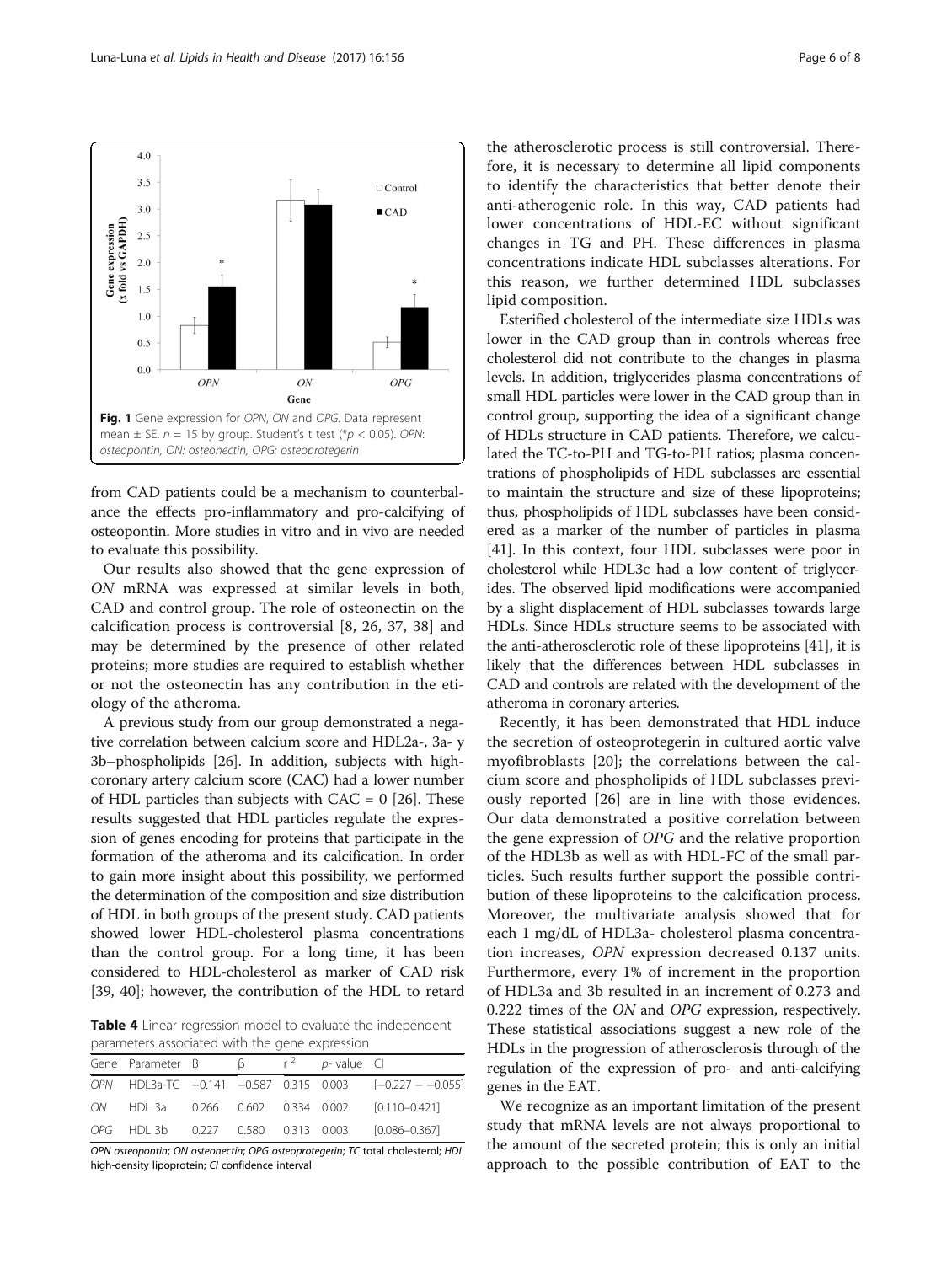<span id="page-6-0"></span>development of CAD. The lack of the coronary calcium score is also an important limitation of our study as well as the limited number of patients. Finally, it is necessary to determine if the EAT volume is associated with expression of the genes analyzed.

## Conclusion

In conclusion, the EAT expresses the mRNA of three genes that have been related with the calcification process, and that such expression is statistically associated with some components of HDL subclasses. These results suggest a contribution of the EAT to the calcification of the atherosclerotic plaque and a new role of the HDLs.

## Additional file

[Additional file 1: Table S1.](dx.doi.org/10.1186/s12944-017-0550-2) Bivariate correlation analysis between gene expression and subclasses of HDLs. Only statistically significant correlations are shown. TG: triglycerides, TC: total cholesterol, FC: free cholesterol, EC: esterified cholesterol, HDL: high-density lipoprotein (DOCX 17 kb)

#### Abbreviations

CAC: coronary artery calcium; CAD: coronary artery disease; EAT: epicardial adipose tissue; EC: esterified cholesterol; FC: free cholesterol; GAPDH: glyceraldehyde-3-phosphate dehydrogenase gene; ON: osteonectin gene; OPG: osteoprotegerin gene; OPN: osteopontin gene; PH: phospholipids; RANKL: the receptor activator of NF-κB ligand; TC: total cholesterol; TRAIL: TNF-alfa related apoptosis-inducing ligand; VSMC: vascular smooth muscle cells

#### Acknowledgments

None declared.

## Funding

This study was supported by a CONACYT grant No. 233493. María de Jesús Luna Luna is a doctoral student from Programa de Doctorado en Ciencias Biomédicas de la Universidad Nacional Autónoma de México and received a fellowship from CONACYT, No. 408097.

#### Availability of data and materials

The datasets supporting the conclusions of this article are included within the article (and its additional file).

#### Authors' contributions

Conception and design of the study: ÓP-M, ML-L, DC-R, NÁ-V, ART-P. Funding ÓP-M. Collection of the samples and generation of data: ML-L, VH-A, JM-R, SC-V, JS-Z, JV-B, CM-S, DC-R, EC-T. Analysis, interpretation of data, critical review of the manuscript: ÓP-M, ML-L, GV-A, JS-Z, JV-B. Drafting and revision of the manuscript: ML-L, ÓP-M, GV-A, ART-P, NÁ-V. All authors read and approved the final version of the manuscript.

#### Ethics approval and consent to participate

This study was approved by the Ethics Committee of the National Institute of Cardiology "Ignacio Chávez". Participants were informed about the objectives of the study and those who agreed to participate signed a letter of informed consent.

#### Consent for publication

Not Applicable.

#### Competing interests

All authors declare that they have no competing interests.

## Publisher's Note

Springer Nature remains neutral with regard to jurisdictional claims in published maps and institutional affiliations.

#### Author details

<sup>1</sup>Department of Molecular Biology, Instituto Nacional de Cardiología "Ignacic Chávez", Juan Badiano 1, Sección XVI, 14080 México City, D.F., Mexico. <sup>2</sup> Department of Echocardiography, Instituto Nacional de Cardiología "Ignacio Chávez", México City, Mexico. <sup>3</sup>Department of Cardiothoracic Surgery, Instituto Nacional de Cardiología "Ignacio Chávez", México City, Mexico. <sup>4</sup> Department of Adult Cardiology, Instituto Nacional de Cardiología "Ignacio Chávez", México City, Mexico. <sup>5</sup>Department of Radiology, Instituto Nacional de Cardiología "Ignacio Chávez", México City, Mexico. <sup>6</sup>Department of Cardiopulmonary, Instituto Nacional de Cardiología "Ignacio Chávez", México City, Mexico.<sup>7</sup> Department of Emergency, Instituto Nacional de Cardiología "Ignacio Chávez", México City, Mexico. <sup>8</sup>Department of Physiology of Nutrition, Instituto Nacional de Ciencias Médicas y Nutrición "Salvador Zubirán", México City, Mexico. <sup>9</sup>Study Group of Atherosclerosis, Institutc Nacional de Cardiología "Ignacio Chávez", México City, Mexico.

### Received: 28 June 2017 Accepted: 14 August 2017 Published online: 18 August 2017

#### References

- 1. Iacobellis G, Corradi D, Sharma AM. Epicardial adipose tissue: anatomic, biomolecular and clinical relationships with the heart. Nat Clin Pract Cardiovasc Med. 2005;2:536–43.
- 2. Cherian S, Lopaschuk GD, Carvalho E. Cellular cross-talk between epicardial adipose tissue and myocardium in relation to the pathogenesis of cardiovascular disease. Am J Physiol Endocrinol Metab. 2012;303:E937–49.
- 3. Sacks HS, Fain JN. Human epicardial adipose tissue: a review. Am Heart J. 2007;153:907–17.
- 4. Lima-Martinez MM, Blandenier C. Iacobellis G: [Epicardial adipose tissue: more than a simple fat deposit?]. Endocrinol Nutr. 2013;60:320–8.
- 5. Wolak T. Osteopontin a multi-modal marker and mediator in atherosclerotic vascular disease. Atherosclerosis. 2014;236:327–37.
- 6. Matsui Y, Rittling SR, Okamoto H, Inobe M, Jia N, Shimizu T, Akino M, Sugawara T, Morimoto J, Kimura C, et al. Osteopontin deficiency attenuates atherosclerosis in female apolipoprotein E-deficient mice. Arterioscler Thromb Vasc Biol. 2003;23:1029–34.
- 7. Isoda K, Nishikawa K, Kamezawa Y, Yoshida M, Kusuhara M, Moroi M, Tada N, Ohsuzu F. Osteopontin plays an important role in the development of medial thickening and neointimal formation. Circ Res. 2002;91:77–82.
- 8. Hirota S, Imakita M, Kohri K, Ito A, Morii E, Adachi S, Kim HM, Kitamura Y, Yutani C, Nomura S. Expression of osteopontin messenger RNA by macrophages in atherosclerotic plaques. A possible association with calcification. Am J Pathol. 1993;143:1003–8.
- 9. Van Campenhout A, Golledge J. Osteoprotegerin, vascular calcification and atherosclerosis. Atherosclerosis. 2009;204:321–9.
- 10. Schoppet M, Preissner KT, Hofbauer LC. RANK ligand and osteoprotegerin: paracrine regulators of bone metabolism and vascular function. Arterioscler Thromb Vasc Biol. 2002;22:549–53.
- 11. Kaden JJ, Bickelhaupt S, Grobholz R, Haase KK, Sarikoc A, Kilic R, Brueckmann M, Lang S, Zahn I, Vahl C, et al. Receptor activator of nuclear factor kappaB ligand and osteoprotegerin regulate aortic valve calcification. J Mol Cell Cardiol. 2004;36:57–66.
- 12. Kanegae Y, Tavares AT, Izpisua Belmonte JC, Verma IM. Role of Rel/NFkappaB transcription factors during the outgrowth of the vertebrate limb. Nature. 1998;392:611–4.
- 13. Emery JG, McDonnell P, Burke MB, Deen KC, Lyn S, Silverman C, Dul E, Appelbaum ER, Eichman C, DiPrinzio R, et al. Osteoprotegerin is a receptor for the cytotoxic ligand TRAIL. J Biol Chem. 1998;273:14363–7.
- 14. Gochuico BR, Zhang J, Ma BY, Marshak-Rothstein A, Fine A. TRAIL expression in vascular smooth muscle. Am J Physiol Lung Cell Mol Physiol. 2000;278:L1045–50.
- 15. Sato K, Niessner A, Kopecky SL, Frye RL, Goronzy JJ, Weyand CM. TRAILexpressing T cells induce apoptosis of vascular smooth muscle cells in the atherosclerotic plaque. J Exp Med. 2006;203:239–50.
- 16. Liaw L, Lindner V, Schwartz SM, Chambers AF, Giachelli CM. Osteopontin and beta 3 integrin are coordinately expressed in regenerating endothelium